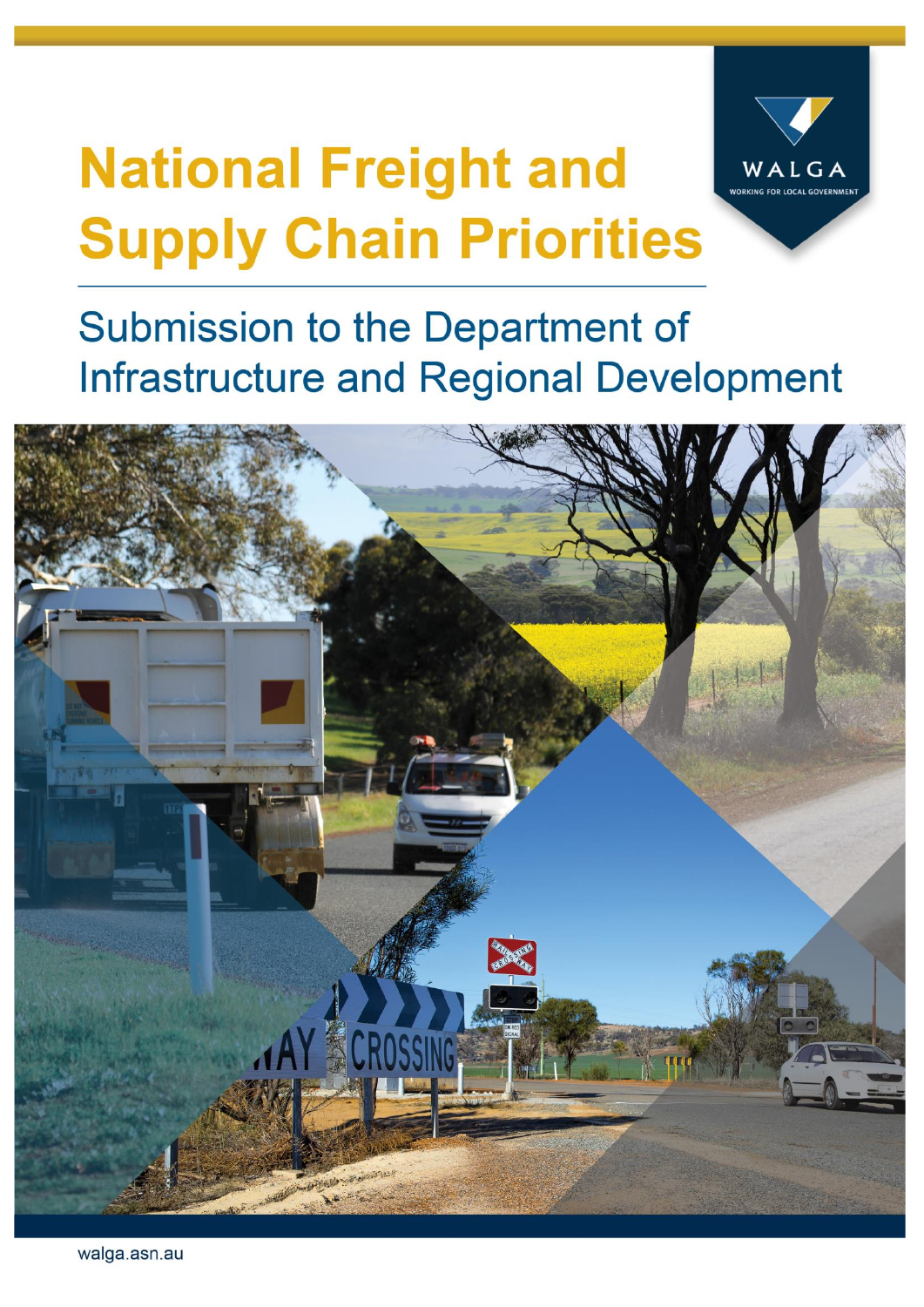

#### **Contact:**

| lan Duncan                              |                                                  |  |  |
|-----------------------------------------|--------------------------------------------------|--|--|
| <b>Executive Manager Infrastructure</b> |                                                  |  |  |
| WALGA                                   |                                                  |  |  |
|                                         | ONE70, LV 1, 170 Railway Parade West Leederville |  |  |
| Phone:                                  | (08) 9213 2031                                   |  |  |
| Fax:                                    | (08) 9213 2077                                   |  |  |
| Mobile:                                 | 0439 947 716                                     |  |  |
| Fmail:                                  | iduncan@walga.asn.au                             |  |  |
| Website:                                | www.walga.asn.au                                 |  |  |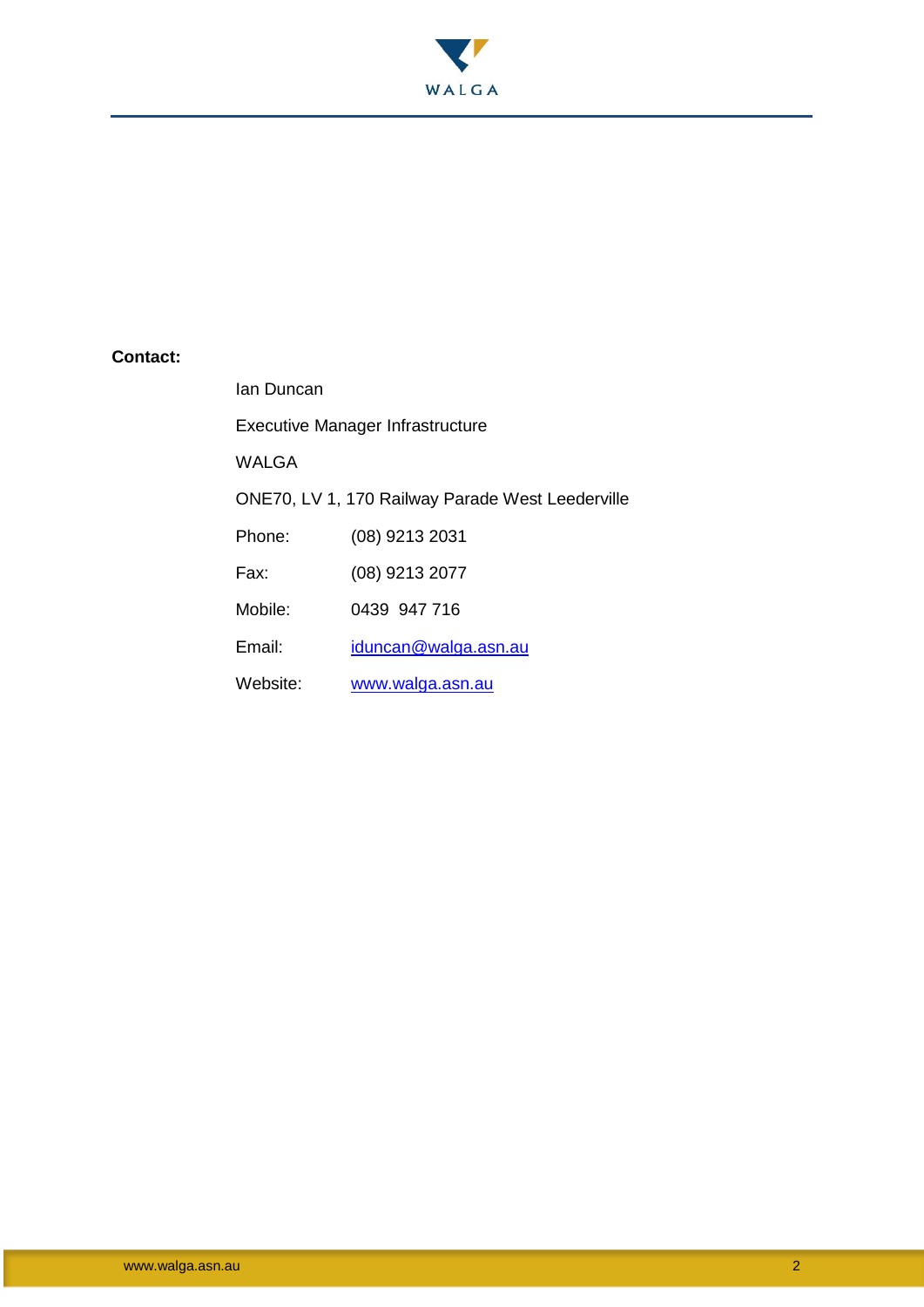

# **Contents**

| 1.0 |       |  |  |
|-----|-------|--|--|
| 2.0 |       |  |  |
| 3.0 |       |  |  |
| 3.1 |       |  |  |
|     | 3.1.1 |  |  |
|     | 3.1.2 |  |  |
|     | 3.1.3 |  |  |
| 3.2 |       |  |  |
| 3.3 |       |  |  |
| 4.0 |       |  |  |
| 4.1 |       |  |  |
|     | 4.1.1 |  |  |
|     | 4.1.2 |  |  |
| 4.2 |       |  |  |
| 4.3 |       |  |  |
| 5.0 |       |  |  |
| 5.1 |       |  |  |
| 5.2 |       |  |  |
| 6.0 |       |  |  |
| 6.1 |       |  |  |
| 6.2 |       |  |  |
| 6.3 |       |  |  |
| 6.4 |       |  |  |
| 6.5 |       |  |  |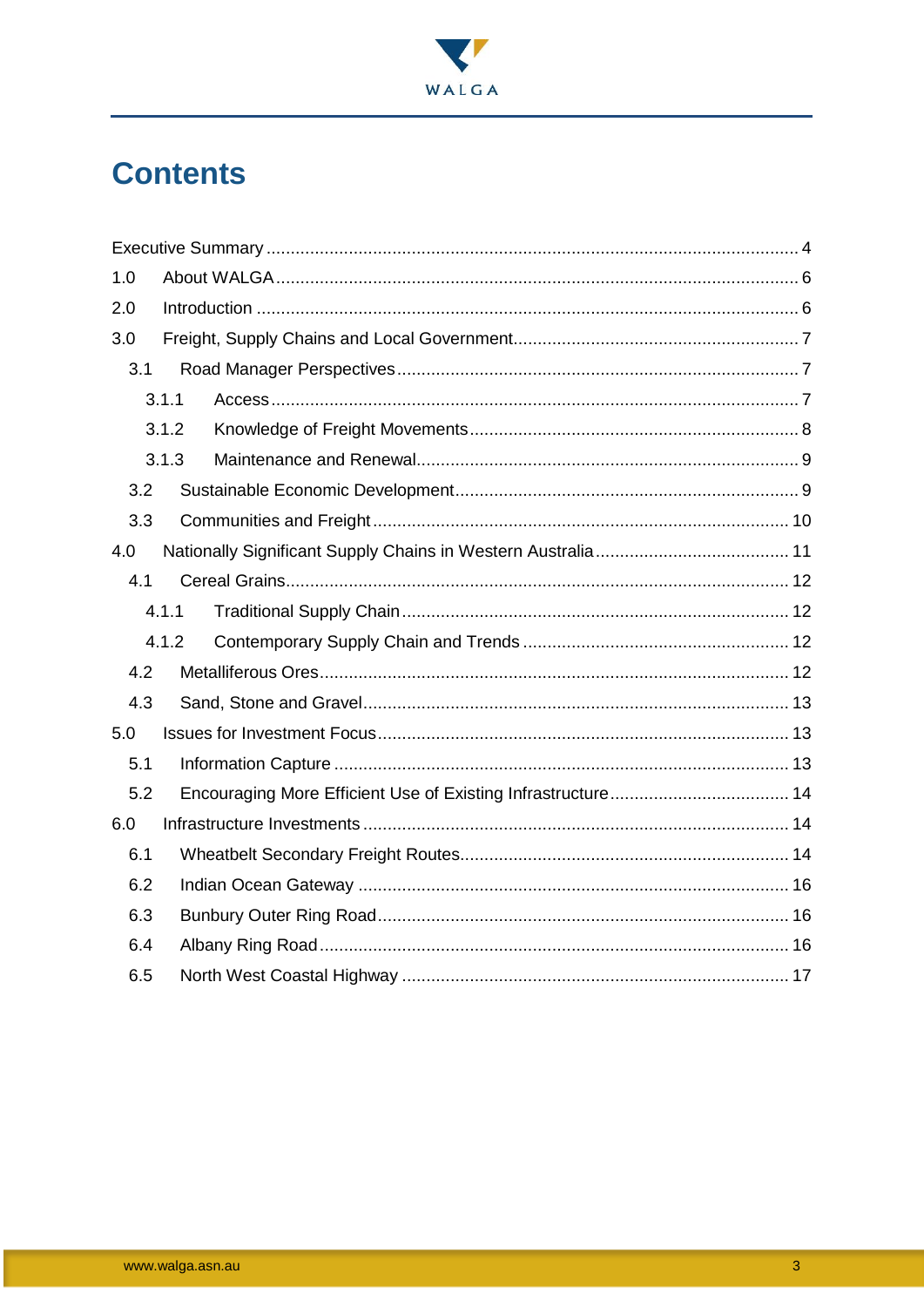

# **Executive Summary**

Local Governments manage the majority of Australia's road network and play an important role in economic development and in the creation of liveable communities. Freight intersects with these responsibilities and objectives in many ways.

Recognising that the freight task is growing and changing, many Western Australian Councils and Regional Organisations of Councils have invested in transport plans that identify key transport routes and linkages, and investment needs at the local and regional level. These plans address the requirement for efficient intraregional freight movements as well as the critical "last mile" access that if not resolved can seriously diminish the value of investments elsewhere in the supply chain.

Enhanced engagement between all spheres of government and industry is critical to improving the efficiency of supply chains in Australia.

In volume terms, movement of commodities including ores, grains and basic raw materials dominate the freight task in Western Australia. These industries are export focussed and so the efficiency of the supply chain underpins the global competitiveness of Australia in these markets.

In addition to identifying some priority infrastructure investments this submission identifies investments in data capture, information management and sustainable funding models that will establish a sound basis for continuing improvement in the efficiency of Australia's supply chains and the investment in them.

The recommendations identified within this submission are:

- **1. The Federal Government should support the development and acceptance of project evaluation methods that enable the effective consideration of investments in the first and last mile of distributed supply chains.**
- **2. The Federal Government should work with State agencies and industry to require the provision of basic spatial information about the movement of all heavy vehicles on the road network and this information be available in aggregate to road managers to support effective investment and maintenance planning.**
- **3. Funding provided to upgrade Local Government roads to accommodate freight tasks should include provision for funding maintenance and renewal of those assets.**
- **4. The Federal Government work with State Governments and industry to develop funding models that better align the beneficiaries of investments in freight infrastructure with those bearing the capital and on-going costs.**
- **5. That where new freight corridors are planned, reservations include sufficient buffers to manage anticipated noise, vibration and other impacts.**
- **6. That Local Governments be supported in their efforts to address the existing issues arising from noise, vibration and other external impacts from freight operations.**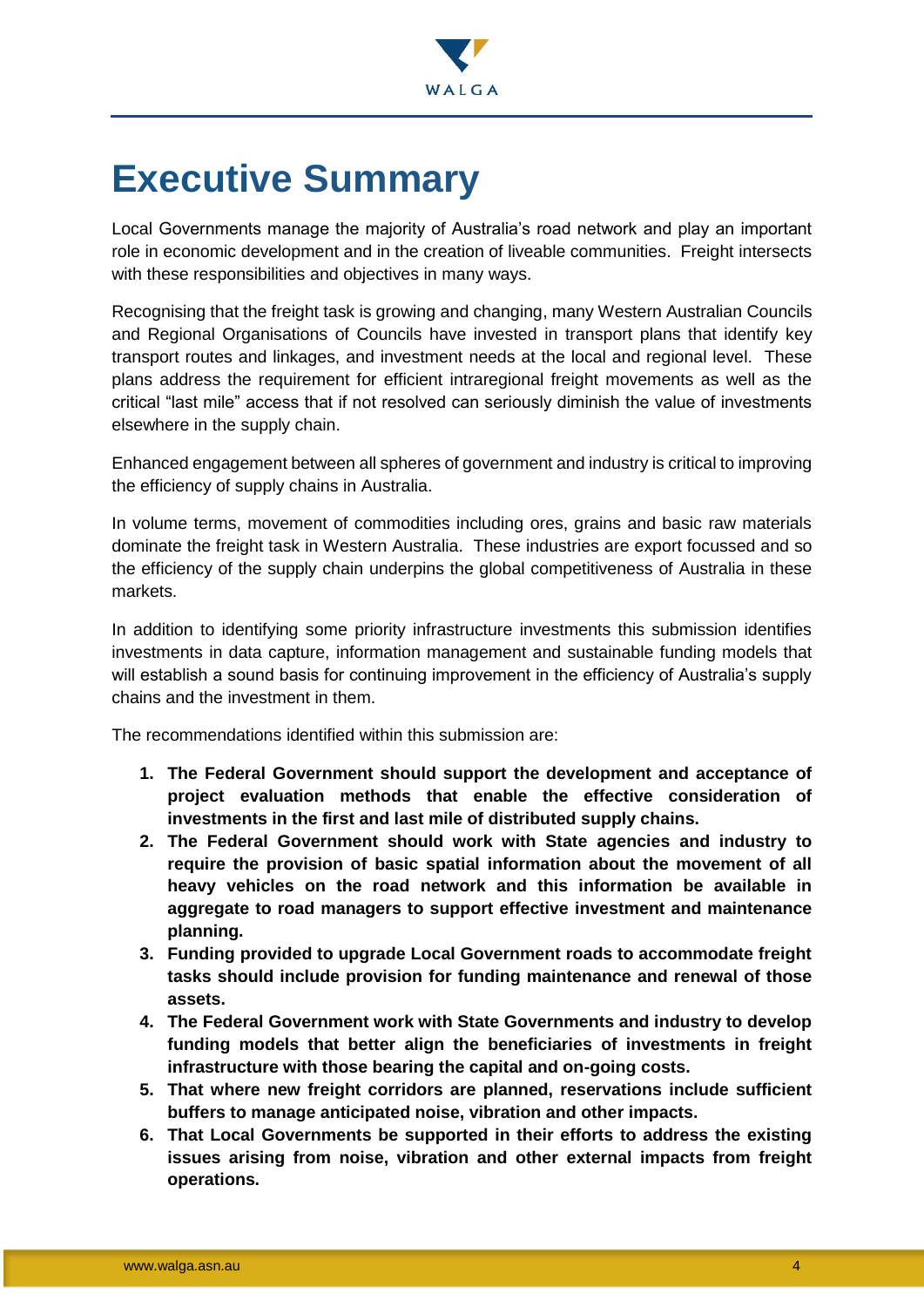

- **7. That Federal and State regulations and policy encourage freight operators to invest in equipment that provides quieter and safer operations with less environmental impact.**
- **8. That Federal and State regulations and policy encourage freight operations to occur in such a way as the external impacts are minimised to the extent that is reasonably practicable.**
- **9. That the on-going evolution of road user charging arrangements associated with defined freight tasks be supported.**
- **10. That Governments work with industry to better understand the impact of movement of basic raw materials in urban and peri-urban environments and work to ensure that this supply chain operates efficiently including consideration of externalities such as noise, dust and safety of all road users.**
- **11. That the Federal Government invest in national systems for the capture and depersonalised sharing of data on the movement of freight vehicles captured from in-cab geo-locating equipment.**
- **12. That the Federal Government invest in planning and the development of a business case for the development of the secondary freight network in the southern half of Western Australia.**
- **13. That the Federal Government engage and invest in planning for the development of the Outer Harbour and associated freight infrastructure as the long term freight hub for Western Australia.**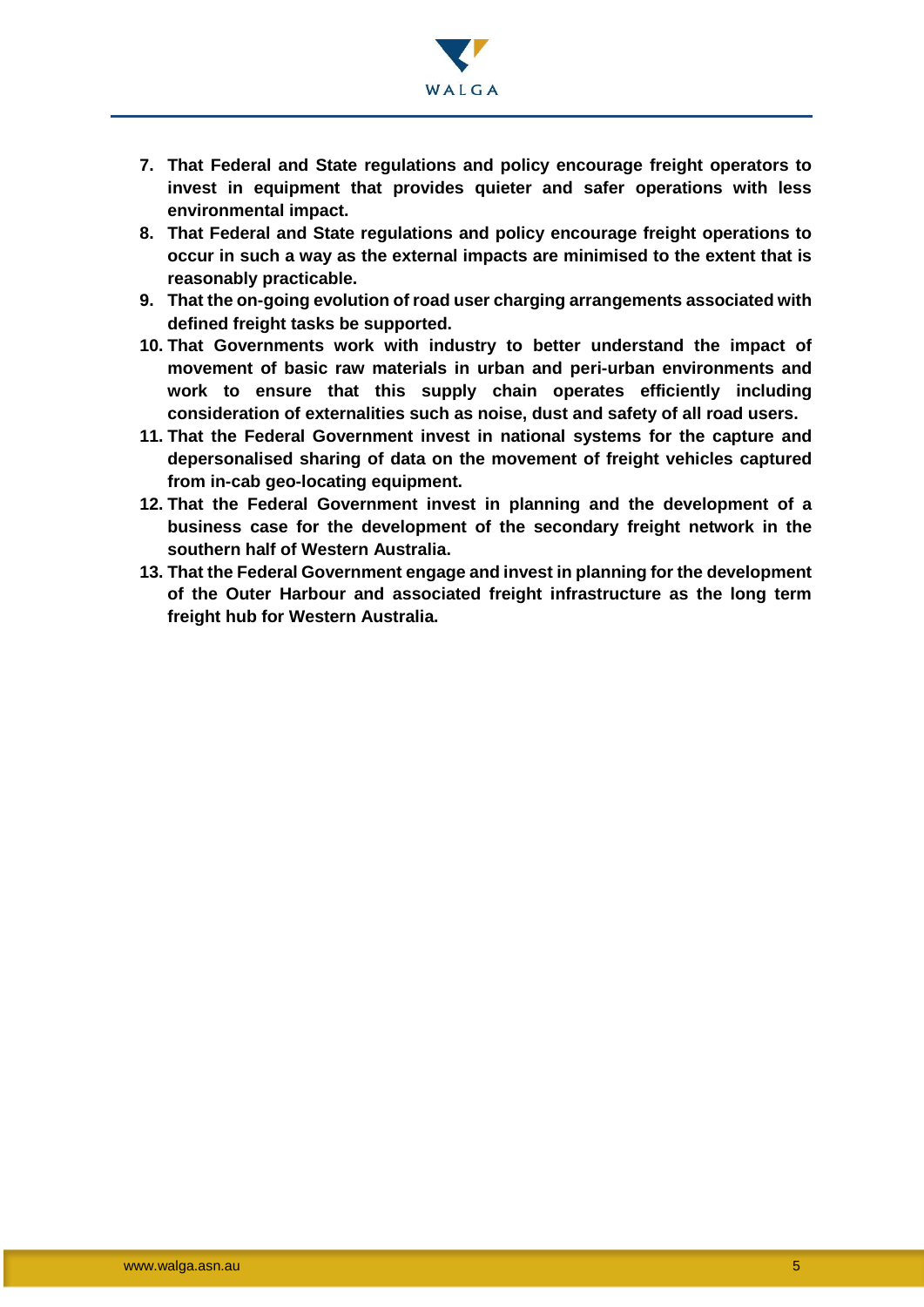

# <span id="page-5-0"></span>**1.0 About WALGA**

The Western Australian Local Government Association (WALGA) is the united voice of Local Government in Western Australia. The Association is an independent, membership-based organisation representing and supporting the work and interests of 138 mainland Local Governments in WA, plus the Indian Ocean territories of Christmas Island and Cocos (Keeling) Islands.

The Association provides an essential voice for over 1,200 elected members, some 14,500 Local Government employees, as well as over 2.6 million residents of Western Australia. WALGA also provides professional advice and services that provide benefits to Local Governments and the communities they serve.

Due to timing the comments and recommendations contained in this submission have not yet been considered or endorsed by WALGA's State Council. This is an interim submission and as such the Association reserves the right to modify or withdraw any element of this submission as directed by State Council.

# <span id="page-5-1"></span>**2.0 Introduction**

Australia's domestic freight task increased 50% in the decade to 2016, despite the Global Financial Crisis, and is forecast to increase a further 26% in the coming decade<sup>1</sup>. In Western Australia the total freight task increased much more quickly, growing by 10.5% per year in the ten years to 2014 to reach 294.5 billion tonne kilometres, with 85% of this carried by rail (primarily privately owned and operated iron ore movements)<sup>2</sup>. Although representing only 15% of the freight task (expressed in tonne-kilometres), road freight also more than doubled in the ten years to 2013/14 to over 44 billion tonne-kilometres<sup>3</sup> and is expected to continue to increase, despite slowing economic and population growth.

Recognising these challenges at a regional and local level, many Western Australian Councils and Regional Organisations of Councils have invested in transport plans that identify key transport routes and linkages, and investment needs at the local and regional level<sup>4</sup>. These plans address the requirement for efficient intraregional freight movements as well as the critical "last mile" access that if not resolved can seriously diminish the value of investments elsewhere in the supply chain.

<sup>&</sup>lt;sup>1</sup> National Transport Commission 2016, Who Moves What Where

[<sup>\(</sup>https://www.ntc.gov.au/Media/Reports/\(D62E6EFC-36C7-48B1-66A7-DDEF3B04CCAE\).pdf\)](https://www.ntc.gov.au/Media/Reports/(D62E6EFC-36C7-48B1-66A7-DDEF3B04CCAE).pdf)) 2 ibid

<sup>3</sup> ibid

<sup>4</sup> Examples include South West Group (ROC) [\(http://www.southwestgroup.com.au/regional](http://www.southwestgroup.com.au/regional-priorities/projects/page/2/)[priorities/projects/page/2/\)](http://www.southwestgroup.com.au/regional-priorities/projects/page/2/); Eastern Metropolitan Regional Council

[<sup>\(</sup>http://www.emrc.org.au/Documents/8020/download/38815/Regional-Integrated-Transport-Strategy-2017-](http://www.emrc.org.au/Documents/8020/download/38815/Regional-Integrated-Transport-Strategy-2017-2021.pdf) [2021.pdf\)](http://www.emrc.org.au/Documents/8020/download/38815/Regional-Integrated-Transport-Strategy-2017-2021.pdf); City of Cockburn [\(https://www.cockburn.wa.gov.au/getattachment/36bc6b4e-422a-4af4-87a3-](https://www.cockburn.wa.gov.au/getattachment/36bc6b4e-422a-4af4-87a3-71ca655f0af1/ECM_5543738_v1_Cockburn-Coast-DSP-Part-2-(2012)-Integrated-Transp-pdf.aspx)) [71ca655f0af1/ECM\\_5543738\\_v1\\_Cockburn-Coast-DSP-Part-2-\(2012\)-Integrated-Transp-pdf.aspx\)](https://www.cockburn.wa.gov.au/getattachment/36bc6b4e-422a-4af4-87a3-71ca655f0af1/ECM_5543738_v1_Cockburn-Coast-DSP-Part-2-(2012)-Integrated-Transp-pdf.aspx))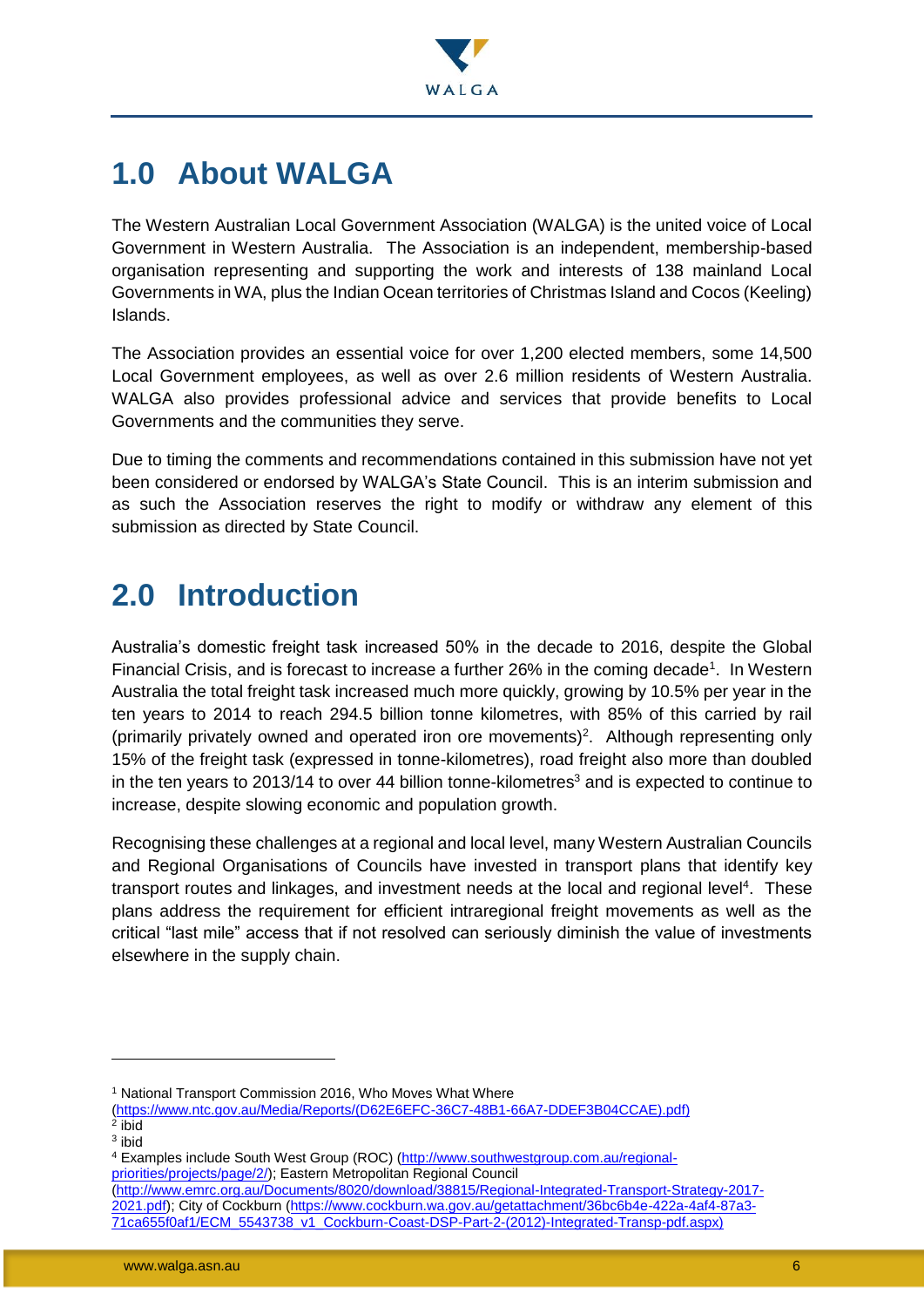

# <span id="page-6-0"></span>**3.0 Freight, Supply Chains and Local Government**

Local Governments have a keen interest in the design and implementation of efficient freight movement from three key perspectives:

- a) as the responsible manager of the vast majority of the State's road network. A significant proportion of goods moved do so for at least part of that journey on road, and most freight movements at least start or end on a road under the control of a Local Government;
- b) as a facilitator and promoter of sustainable economic development; and
- c) as a planner of liveable communities.

#### <span id="page-6-1"></span>**3.1 Road Manager Perspectives**

Almost every road freight task includes at least some use of the road network that is under the care and control of Local Governments. In Western Australia, Local Governments are responsible for the management of 127,500 kilometres of road, 88% of the public network. Most supply chains include at least some road segments, typically the first and last links. Just as a chain is only as strong as its weakest link, so supply chain efficiency is determined by the least efficient sector. There are three important priority investments that are most acutely recognised by Local Governments.

#### <span id="page-6-2"></span>**3.1.1 Access**

The focus on constraints faced by road transport operators in accessing the so called "first and last mile" of a freight journey has and will continue to increase as a result of more widespread utilisation of high productivity or restricted access vehicles, consolidation in the transport industry enabling loads to be allocated to the most efficient vehicles and increasing end to end transport, by-passing the traditional use of depots and warehouses that previously enabled goods to be staged, at least at one end of the supply chain. This trend is particularly obvious in the fertiliser and grain supply chains, where the once dominant role of up-country depots and grain bins is much diminished. Inputs are now primarily moved directly on to farms, and outputs moved directly to customers, ports or major regional facilities. Where up-country depots and grain receival facilities continue to be used, the number of these is diminishing and their size increasing meaning the length of the "last mile" is increasing.

Highly limited road funding is generally allocated between competing uses on the basis of benefit cost ratios or multi-criteria analyses. With often limited volumes of freight carried on the "first / last mile" the economic benefit from significant or costly improvements to the road network to allow safe access for large (restricted access) vehicles is too often not achievable. The alternatives, double handling through depots with connections to strategic freight routes, breaking down multi-combination vehicles or using smaller general access vehicles are not commercially attractive.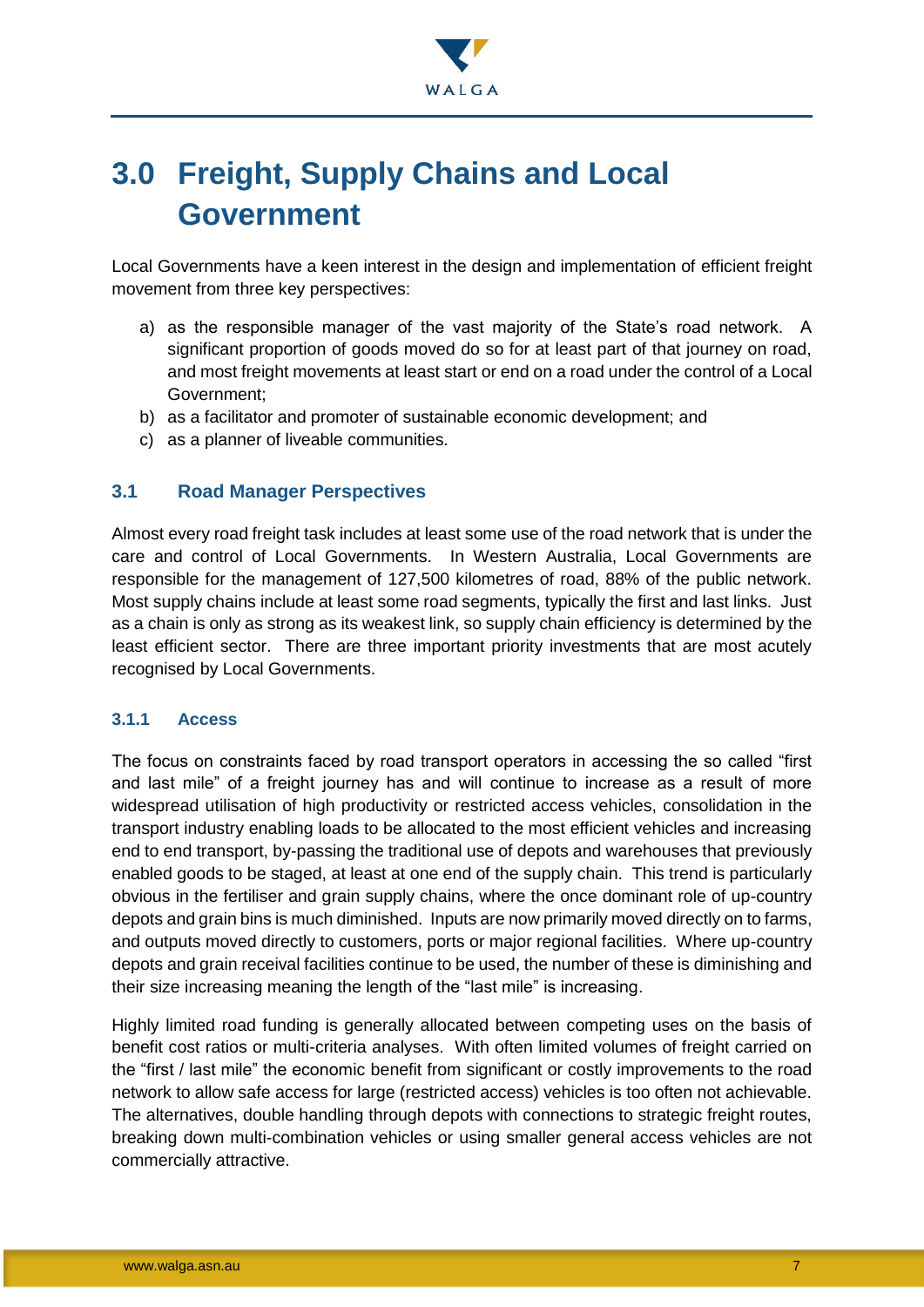

In response, Local Governments in Western Australia have widely supported conditional access for multi-combination vehicles to 27.5m length and 87.5 tonnes gross combination mass on roads with pavement widths as little as 3.5m and unsealed roads. Conditions under which access is provided include speed restrictions, communications protocols (with school buses and other heavy vehicles), use of warning lights etc. These measures are intended to mitigate the risks to other road users given the inadequate road width and geometry. These measures are, however, only effective while the volumes of freight vehicles and other traffic remain low. When the traffic volumes grow, improvements to road width, geometry, intersections and strength are required. These road improvements can be difficult to economically justify once access for PBS or RAV vehicles has been provided unless there are a sequence of serious crashes.

In order to be able to maintain access for increasing volumes of larger and heavier trucks, some infrastructure improvements will be required. Traditional benefit – cost analyses will not support this investment in many cases. Alternative approaches to assessing the relative merits of investments need to be developed and accepted within the context of the whole supply chain.

#### **Recommendation**

**The Federal Government should support the development and acceptance of project evaluation methods that enable the effective consideration of investments in the first and last mile of distributed supply chains.**

#### <span id="page-7-0"></span>**3.1.2 Knowledge of Freight Movements**

Traffic counters are typically installed by road managers for a few weeks in order to quantify the traffic on each road segment. However, in rural and remote areas it is not unusual to observe 80% of the annual heavy vehicle load on low volume roads occurs in just a few weeks (harvest and pre-seeding, other seasonal operations) each year. Furthermore, construction activities, changes in grain marketing strategies and seasonal conditions can significantly alter the flows of freight at the local level from year to year. These factors, coupled with the extensive nature of the road network, makes it difficult for road managers to fully understand the freight flows and demands on the road network.

GPS based technologies offer the opportunity to replace occasional sampling of traffic volumes with continuous data of all heavy vehicle movements. The value of this in better understanding existing freight flows on the low volume road network is significant. Cooperation between industry and government in achieving this is paramount.

#### **Recommendation**

**The Federal Government should work with State agencies and industry to require the provision of basic spatial information about the movement of all heavy vehicles on the road network and this information be available in aggregate to road managers to support effective investment and maintenance planning.**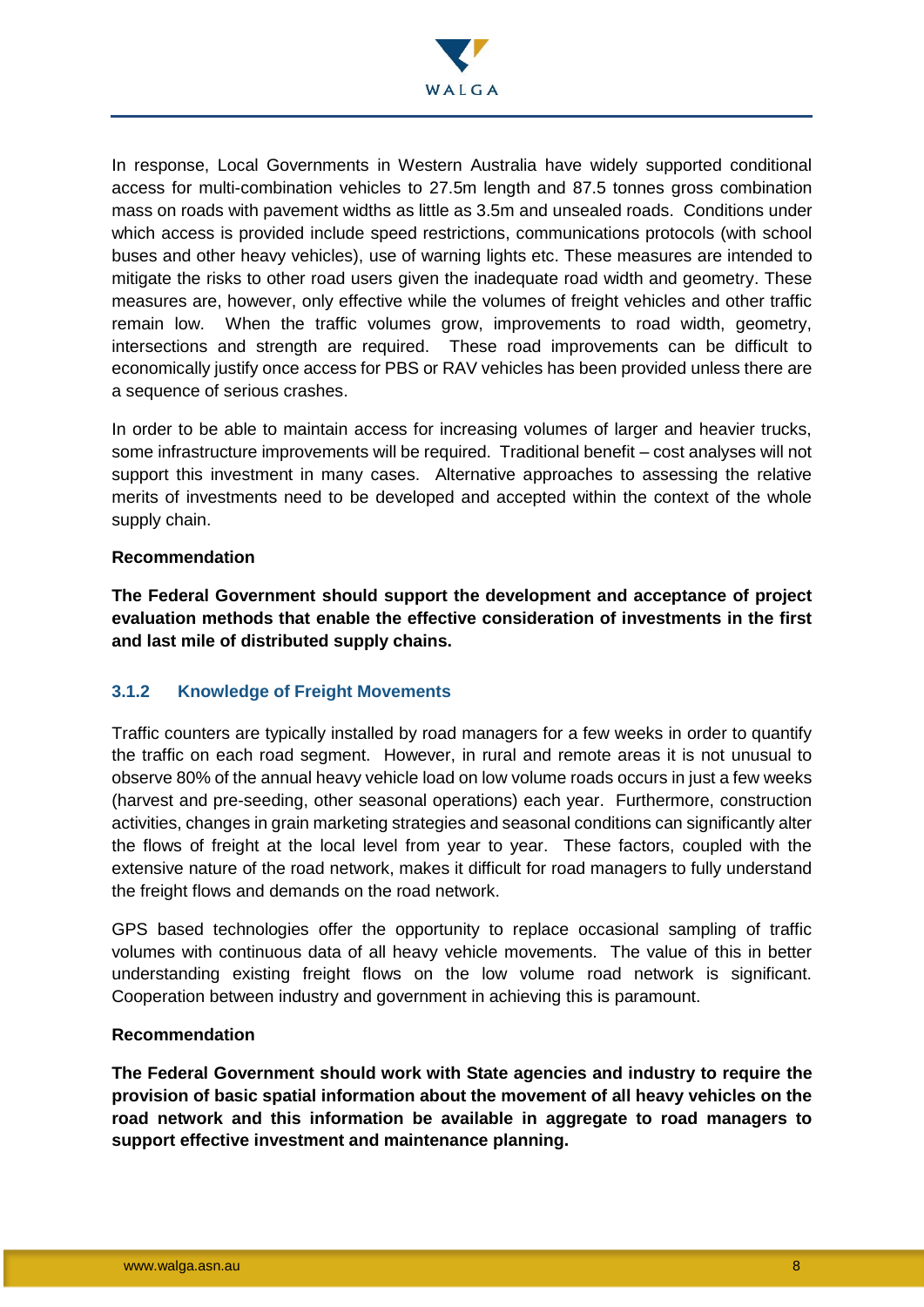

#### <span id="page-8-0"></span>**3.1.3 Maintenance and Renewal**

Nearly 73% of expenditure on Local Government roads in Western Australia is applied to the maintenance and renewal of existing assets. This contrasts with the State road agency (Main Roads WA) which directs about a quarter of expenditure to asset maintenance. For many Local Governments expenditure on maintenance and renewal of roads and associated assets accounts for half (or more) of total expenditure. This leaves little room for improvements and makes Local Governments highly focussed on the life-cycle cost of any new assets, including upgraded roads.

It has been demonstrated that the impact of heavy vehicles on road infrastructure is greater in those situations where the road has not been designed and constructed for the task. This applies to both pavement strength and road width, as multi-combination vehicles result in excessive damage to road edges and shoulders where inadequate pavement width is provided.

Proposed investments in secondary freight routes and last mile access must consider and fund the life-cycle costs on the asset.

#### **Recommendation**

**Funding provided to upgrade Local Government roads to accommodate freight tasks should include provision for funding maintenance and renewal of those assets.**

#### <span id="page-8-1"></span>**3.2 Sustainable Economic Development**

Local Governments across Australia take a strong role in economic (and social) development of their regions. These roles can include; facilitator, co-ordinator, promotor and developer in different circumstances. The movement of goods and people is central to the sustainable growth of local economies. Consequently Local Government will work hard with local industries, identifying constraints to growth and employment and seeking to overcome these. Access to efficient movement of freight is central to this.

It is more challenging when economic development in one Local Government requires investment in transport infrastructure in another Local Government area. Conceptually this issue is resolved by the State and national road network. However, in Western Australia there are some Local Government areas that are not served by any State or National roads. Furthermore, the cost of "last mile" access to facilities serving large areas are typically borne by the ratepayers of one area. The employment and other benefits arising from the location of the facilities may be marginal. Mechanisms to fund freight infrastructure improvements and maintenance that better link the user to the provider are required.

#### **Recommendation**

**The Federal Government work with State Governments and industry to develop funding models that better align the beneficiaries of investments in freight infrastructure with those bearing the capital and on-going costs.**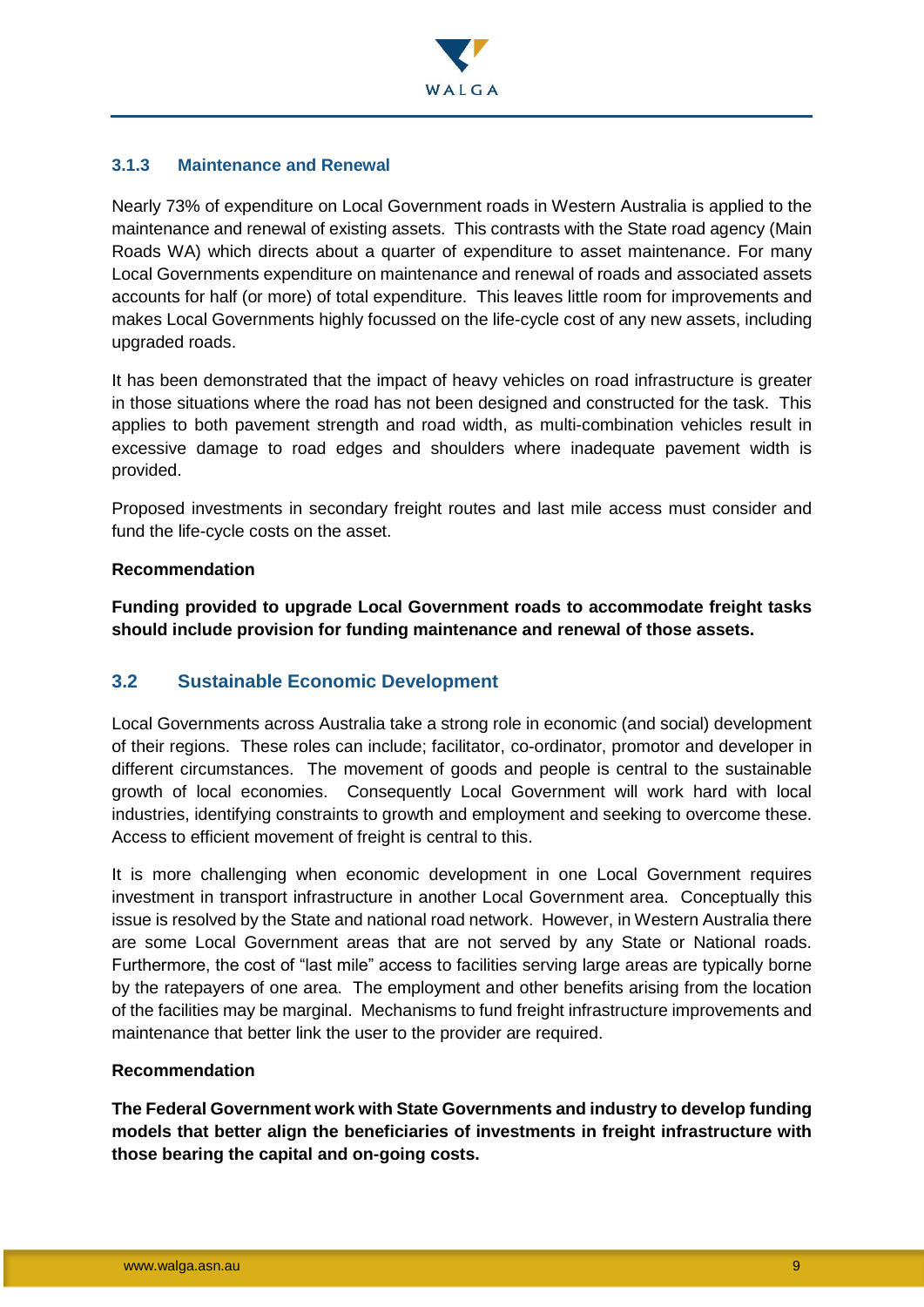

#### <span id="page-9-0"></span>**3.3 Communities and Freight**

The development of policies to manage conflicts between freight operations and incompatible land-use developments adjacent to freight corridors is a long standing challenge that Local Governments seek to address with the support of State Governments.

The key principles are to protect strategic freight infrastructure from encroachment of incompatible development and to minimise the impact of freight movements on existing and future communities. While noise, and to a lesser extent vibration, from freight movements are the most strongly focussed on, a range of other issues including odours, diesel particulates, nitrous oxides, dust and safety are raised by the community with their Local Governments.

Land-use planning in Western Australia is centralised when compared to other Australian jurisdictions. The Western Australian Planning Commission is a statutory authority with vested powers under the Town Planning and Development Act 1928 and is responsible for assessing all subdivision and some development applications. Nevertheless Local Governments continue to come under pressure from developers to support development of land in proximity to freight corridors and from residents adversely affected by freight noise and vibration.

There are some recent examples of innovative approaches to managing the urban – freight corridor interface such as the City of Cockburn Local Planning Scheme No 3 Amendment No 118 and Draft Local Planning Policy 1.17. This seeks to define a special control area and utilise the built form to manage the impact of rail freight noise into urban areas.

It is acknowledged that noise and vibration are inherent to some degree in freight operations. However, there are also opportunities to manage the externalities associated with freight movements. Improvements in truck and train technology has resulted in quieter, safer, and more efficient trucks and rail operations. These not only have a lower environmental impact but offer cost savings over the longer term. Across Australia 46% of articulated trucks and 59% of heavy rigid trucks registered are more than 10 years old<sup>5</sup>, meaning that these new technologies take a very long time to positively impact on the community. State and Federal Governments need to ensure that the regulatory and policy environment encourages operators to invest in equipment and processes that deliver these benefits.

#### **Recommendations**

**That where new freight corridors are planned, reservations include sufficient buffers to manage anticipated noise, vibration and other impacts.**

**That Local Governments be supported in their efforts to address the existing issues arising from noise, vibration and other external impacts from freight operations.**

**That Federal and State regulations and policy encourage freight operators to invest in equipment that provides quieter and safer operations with less environmental impact.** 

<sup>5</sup> Australian Bureau of Statistics 2016, Census of Motor Vehicles, Australia (Cat No 9309.0)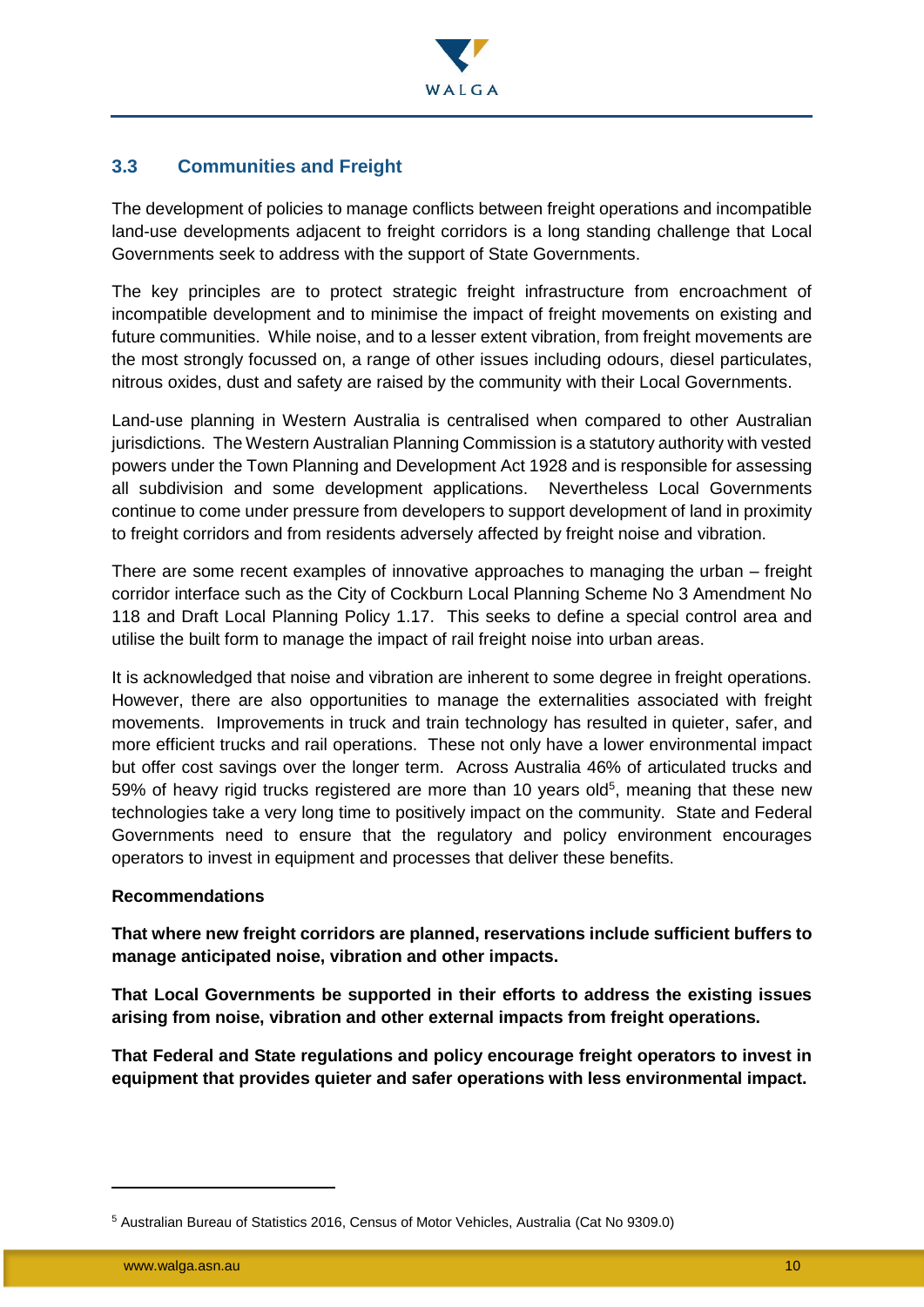

**That Federal and State regulations and policy encourage freight operations to occur in such a way as the external impacts are minimised to the extent that is reasonably practicable.**

# <span id="page-10-0"></span>**4.0 Nationally Significant Supply Chains in Western Australia**

The freight task in Western Australia is different from the national picture in several important ways as illustrated in Figure 1.



*Figure 1: Selected road freight movements, tonnes carried in Western Australia and Australia*

Most noticeably metalliferous ores and cereal grains represent a much greater proportion of total tonnes carried by road in Western Australia, relative to the national average. Food represents a significantly lower proportion of total tonnes carried in Western Australia compared to Australia as a whole.

The cereal grains and metalliferous ores supply chains in Western Australia are highly export oriented. As Australia is largely a price taker in these commodity markets, an efficient supply chain is a critical element in achieving and maintaining international competitiveness. In some cases these supply chains receive less public focus as they are strongly managed by the private sector and are typically remote from major urban centres. These supply chains are explored in more detail below.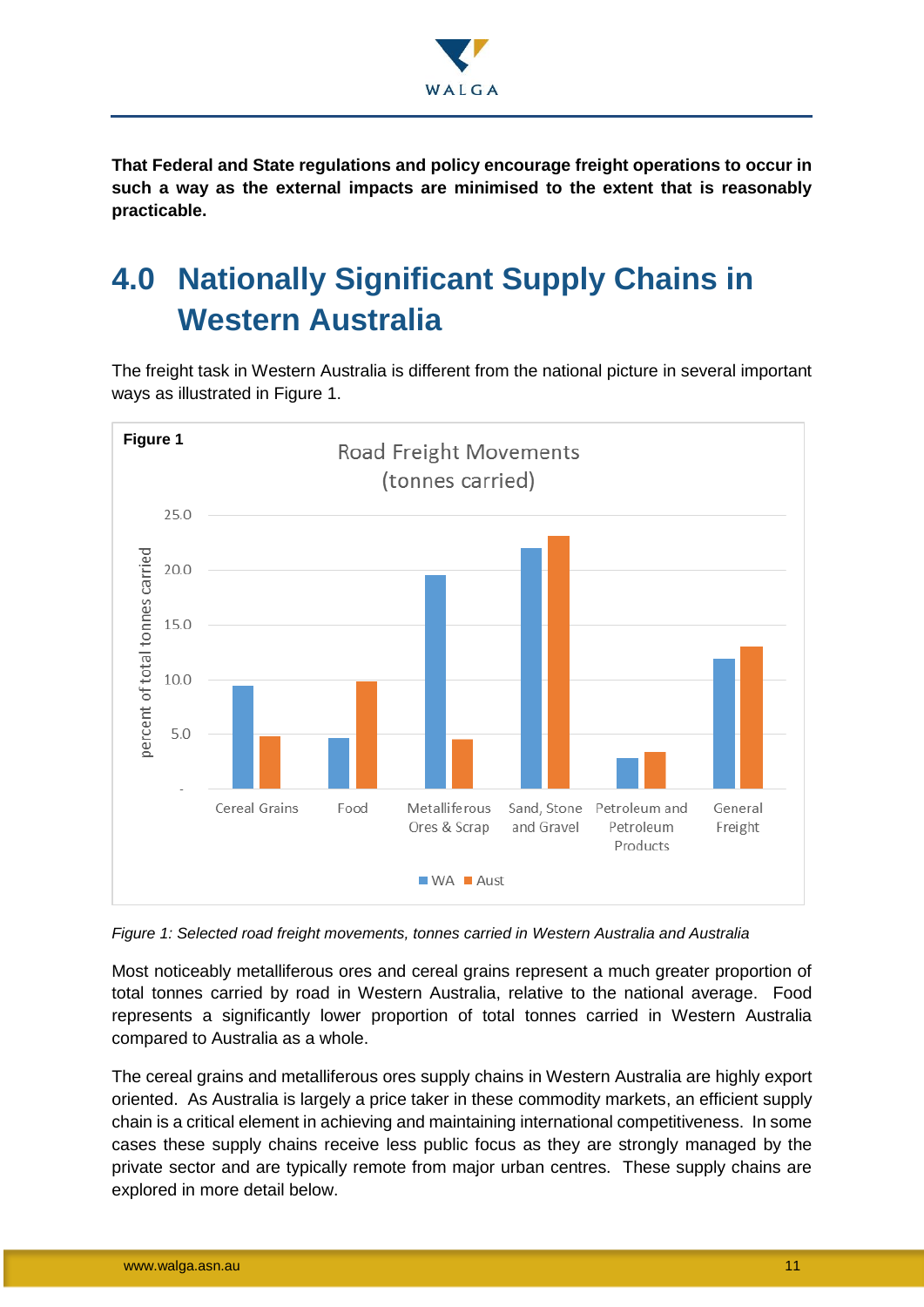

#### <span id="page-11-0"></span>**4.1 Cereal Grains**

In Western Australia, cereal grains comprise nearly 10% of the total tonnes carried, compared with under 5% of the national freight task. This task is predominantly to service the export grains industry. The majority is delivered to port by rail, highlighting that the export grain supply chain is a multimodal arrangement. The supply chain has changed, and is expected to continue to change into the future.

#### <span id="page-11-1"></span>**4.1.1 Traditional Supply Chain**

Historically grain producers delivered to grain handling facilities in their local area, using farmer or contractor owned vehicles with a typical payload of  $10 - 25$  tonnes. The distance to the grain bin was typically 20 kilometres, meaning that turnaround time at delivery was critically important to the grower. When first constructed, most grain receival bins were adjacent to rail lines.

#### <span id="page-11-2"></span>**4.1.2 Contemporary Supply Chain and Trends**

Over many decades the size of individual grain producing businesses has grown. The level of mechanisation has increased, leading to very rapid harvest operations. In 2016 the average size of a load delivered by truck to Cooperative Bulk Handling (CBH) was 45.5 tonnes, a 23% increase compared with the average load size four years earlier<sup>6</sup>. Seeking greater operational efficiency, grain handling organisations have reduced the number of receival facilities, focussing capital and operational resources on a smaller number of large, high throughput facilities. Over the coming harvests this rationalisation will increase the average farm to receival bin distance by 18.9 kilometres according to modelling completed by CBH. Furthermore, closure of bins currently emptied by rail will result in an additional 400,000 tonnes of grain in an average year being transported an average of 15 kilometres by road. Provided that the combined capacity of on-farm storage and farm to bin transport increases, the grain industry believes that this will result in a more efficient supply chain.

While the data shows that a high proportion of grain arrives at the export terminal by rail, these changes in the grain receival facilities mean that produce is travelling further by road from farm to receival bin and bin to port transfers by road continue to be important, particularly during periods of peak demand.

#### <span id="page-11-3"></span>**4.2 Metalliferous Ores**

Metalliferous ores represent nearly 20% of the West Australian road freight task in terms of tonnes carried. While there are very large tonnages carried in the Pilbara, primarily on the State and National road network, there are also significant tonnages carried on roads throughout the Mid-West and Goldfields regions.

The establishment of mining operations in remote locations, only accessible by low standard roads initially developed by the pastoral industry, has necessitated the development of

<sup>6</sup> Co-operative Bulk Handling, personal communication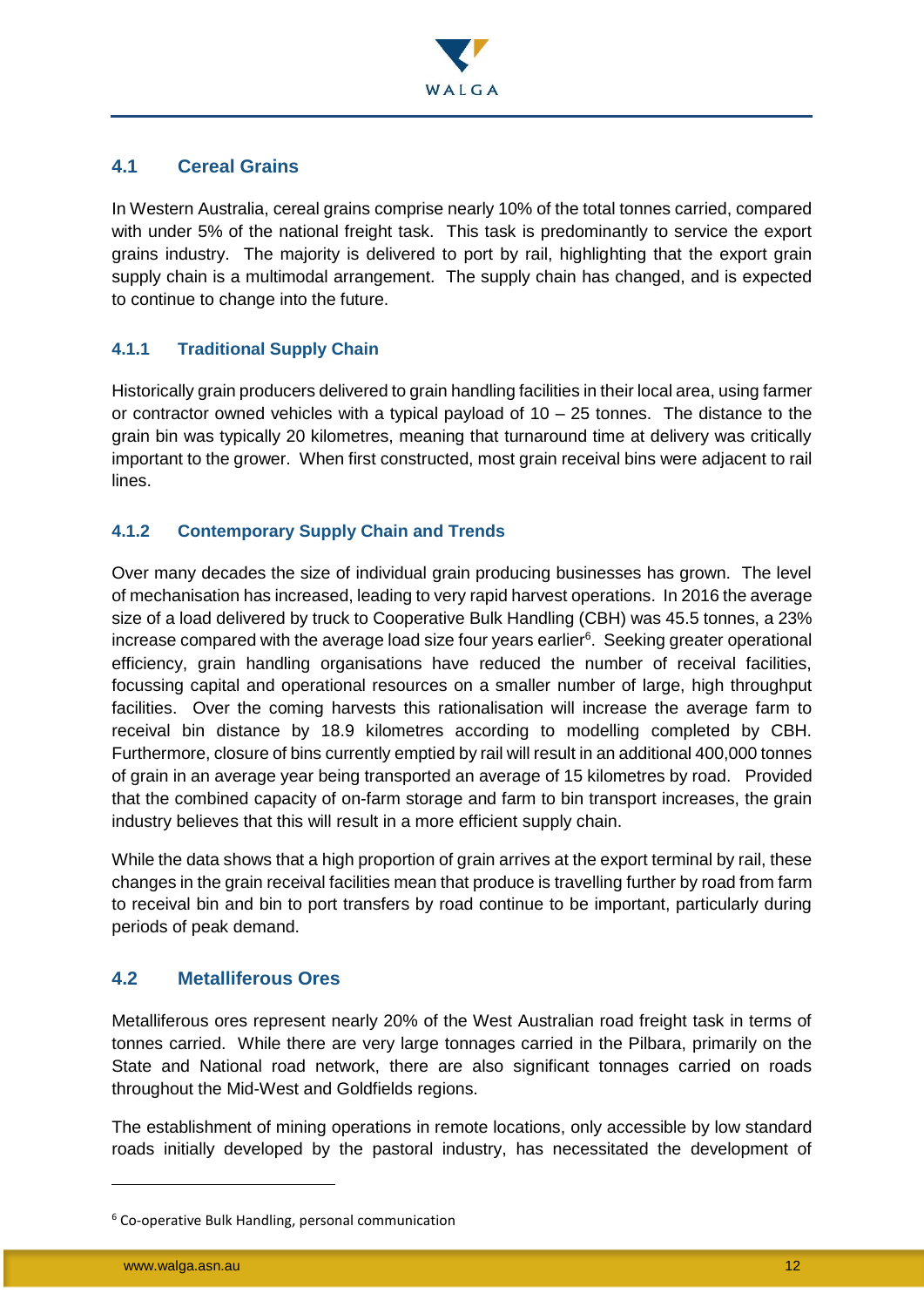

innovative approaches to upgrading and maintaining access roads. Relatively simple agreements between mining operators and Local Government authorities have underpinned the ability to capture huge freight productivity gains including in some cases enabling access to quad road trains with high axle weights. These road user agreements may include funding initial investment in upgrading and strengthening sections of road, funding contributions to maintenance of the road to agreed standards (managed either by the Local Government or the mining operator) and provisions regarding the condition of the road at the conclusion of the operation.

There is the potential to apply such agreements to significant freight tasks in other sectors and to consider how this approach may assist in progressing broad road pricing objectives that are a long elusive area of micro-economic reform.

#### **Recommendation**

**That the on-going evolution of road user charging arrangements associated with defined freight tasks be supported.** 

#### <span id="page-12-0"></span>**4.3 Sand, Stone and Gravel**

The movement of raw materials for the construction of civil infrastructure and buildings is a very important supply chain, representing 22% of tonnes carried and nearly 10% of tonnekilometres in Western Australia; but often receives less focus than other supply chains. Like mining operations, quarry materials are typically sourced in areas with limited connectivity to major freight routes. When heavily trafficked by trucks, these access roads may consume a disproportionate share of road maintenance resources within a Local Government. These materials are also widely dispersed throughout urban and industrial areas before or after processing (into bricks, concrete etc). These operations can have significant impact on urban amenity and road safety. Given these external impacts from industry operations, there is an important role for Government to ensure that these supply chains operate in a way as to maximise the benefits for the community, including consideration of factors that are external to industry participants.

#### **Recommendation**

**That Governments work with industry to better understand the impact of movement of basic raw materials in urban and peri-urban environments and work to ensure that this supply chain operates efficiently including consideration of externalities such as noise, dust and safety of all road users.**

## <span id="page-12-1"></span>**5.0 Issues for Investment Focus**

#### <span id="page-12-2"></span>**5.1 Information Capture**

The value of information on the actual movement of freight is detailed in Section 3.1.2 above. In addition to the regulatory and policy changes proposed, there will also be a requirement for significant investment in systems and processes to capture and manage data. If GPS based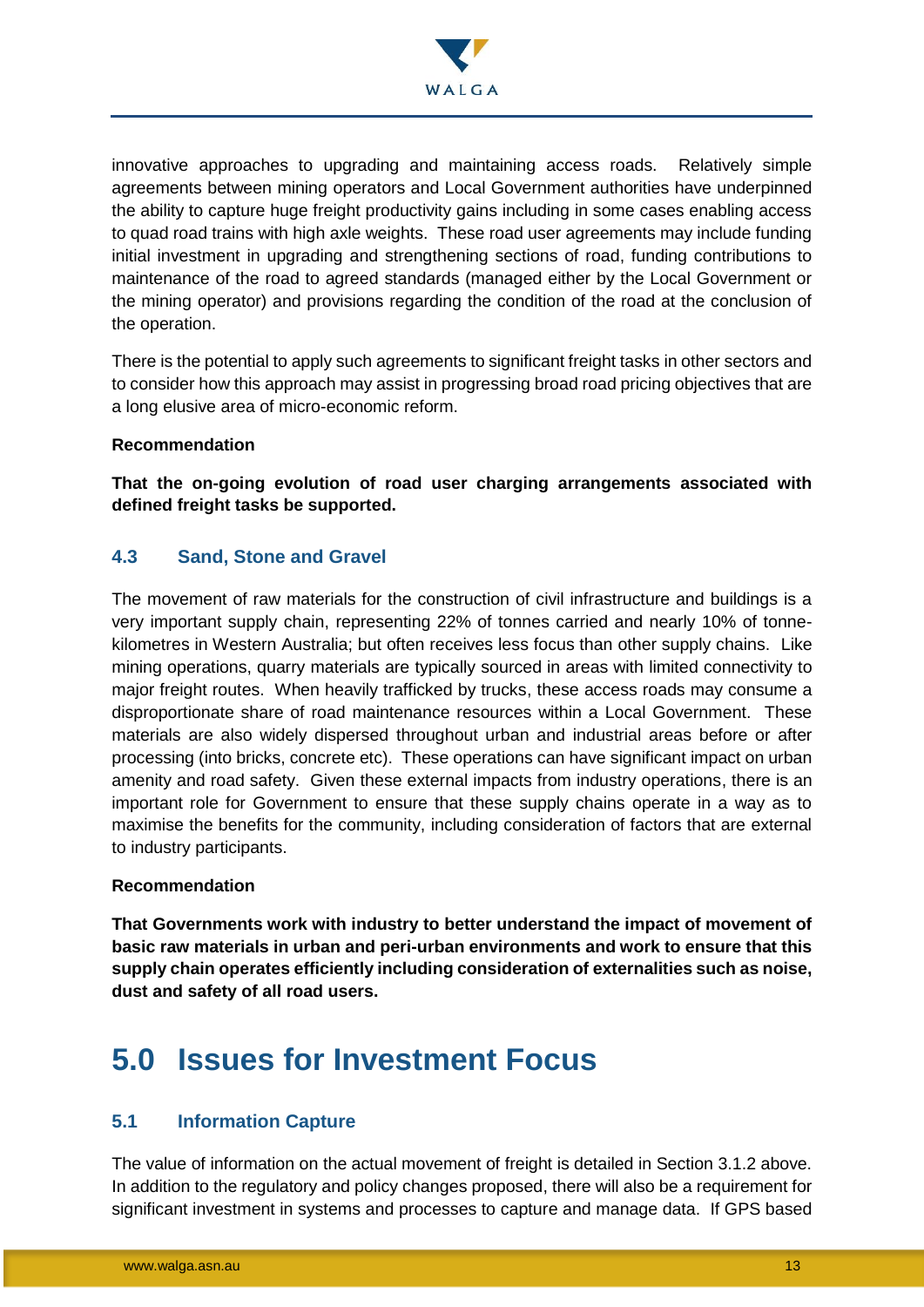

movement data was required only from articulated and heavy rigid trucks, there would still be more than 430,000 vehicles impacted across Australia<sup>7</sup> and an enormous amount of information gathered on a daily basis. Secure, commercially confidential systems will be needed so industry is confident that sensitive data is appropriately guarded.

#### **Recommendation**

**That the Federal Government invest in national systems for the capture and depersonalised sharing of data on the movement of freight vehicles captured from incab geo-locating equipment.**

#### <span id="page-13-0"></span>**5.2 Encouraging More Efficient Use of Existing Infrastructure**

Opportunities to efficiently move more freight using existing infrastructure, without adverse impact on the community should be supported. Major public infrastructure including ports, key urban freight routes etc are not fully utilised on a 24/7 basis for a range of reasons. Some are associated with community concerns regarding noise and other impacts. These externalities should be addressed as set out in Section 3.3. For other economic and operational reasons intense freight movements often coincide with peak demand on road and rail infrastructure.

## <span id="page-13-1"></span>**6.0 Infrastructure Investments**

#### <span id="page-13-2"></span>**6.1 Wheatbelt Secondary Freight Routes**

The gross value of broadacre crops, livestock and hay production in Western Australia was \$6.3 billion in 2015/16, which represented 78% of the total value of agricultural production in that year. The majority of this production occurs in the southern half of the State. Although there is some domestic consumption, the majority of this production is exported through Geraldton, Fremantle, Bunbury, Albany or Esperance Ports.

In the critically important grains industry, supply chain costs contribute, on average, 30% of the cost of production<sup>8</sup>. Driving supply chain costs down is important to the survival and prosperity of this industry on which many Western Australian local communities rely. As referenced in Section 4.1, the grains supply chain has and continues to evolve in efforts to drive greater efficiency and reduce costs in order to maintain or increase international competitiveness. Much of this investment is private, such as that made by Bunge Corporation, or industry lead such as the investments in rail rolling stock and receival facilities made by Cooperative Bulk Handling in recent years. However, to make the supply chain from production to export work, relies on around 60,000 kilometres of Local Government roads connecting farms to State roads, rail terminals and ports.

A desktop study conducted by Parsons Brinkerhoff estimated that the cost to upgrade Local Government roads in the grain production areas that were used by 27.5m road trains to the

<sup>7</sup> Australian Bureau of Statistics 2016, Motor Vehicle Census, Australia (Cat No 9309.0)

<sup>8</sup> Australian Export Grains Innovation Centre, 2014 The cost of Australia's bulk grain export supply chains - An information paper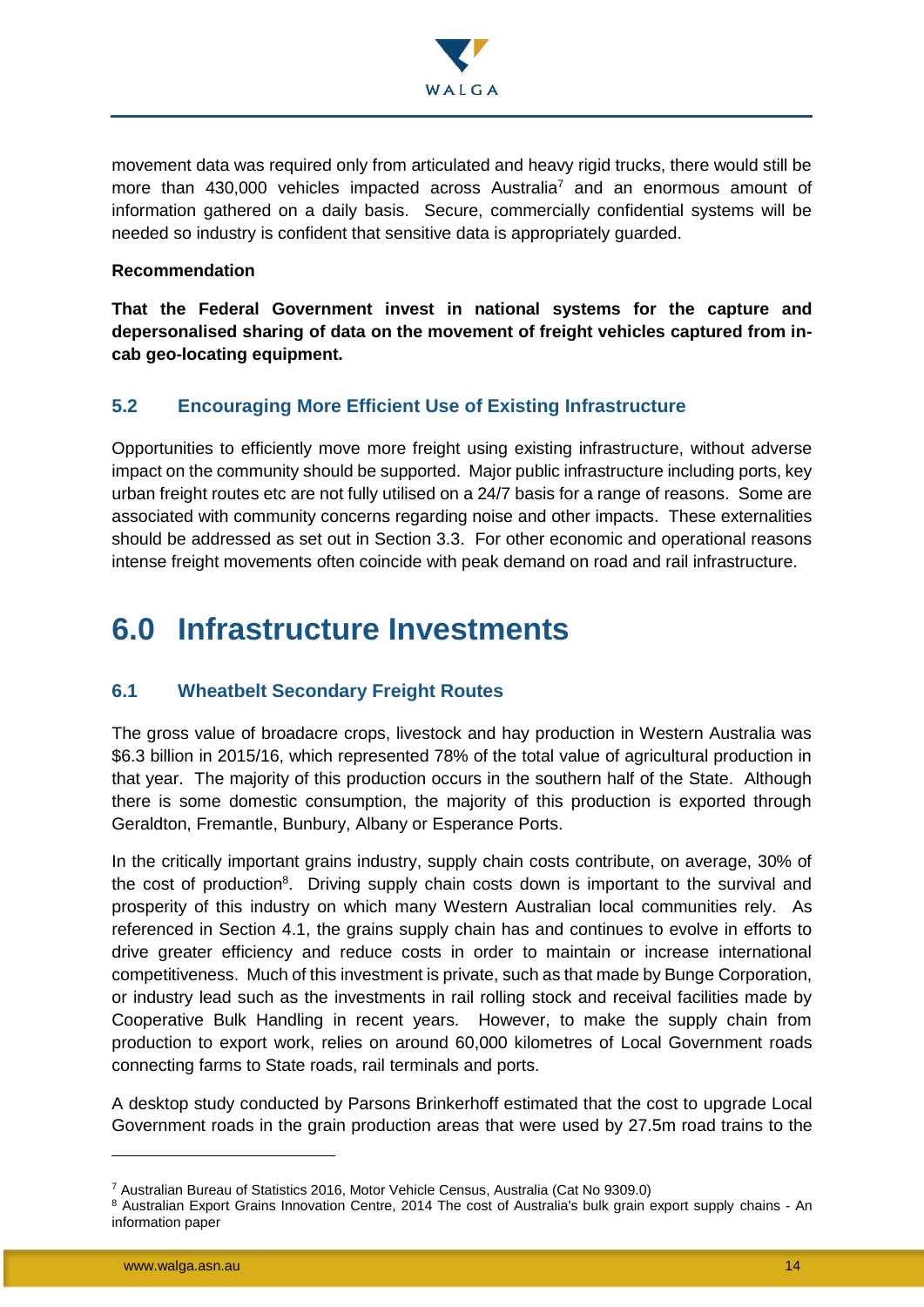

minimum width set out in the relevant Main Roads WA Guide<sup>9</sup> was of the order of \$355 million in 2008 dollars<sup>10</sup>. This equates to approximately \$412 million in 2015 dollars<sup>11</sup>. While dependent on traffic volumes, this guide provides for a 6m seal and an 8m wide carriageway. Since this time there has been a considerable expansion of the network legally accessible by RAV 3 and RAV 4 vehicles, closure of Tier 3 rail lines in the central Wheatbelt, a significant increase in grain production and an increase in the volumes of grain delivered in larger vehicles.

The efforts of Local Governments in these regions, strongly supported by Main Roads, is to provide as much access as safely achievable on extremely low traffic volume roads by applying a range of operating conditions and focus investment on those roads where the volume of heavy vehicles is greater. This approach has led to the cooperative development of a draft secondary freight network for the Wheatbelt Region. These are the routes that connect to the State road network (referred to as the Primary Freight Network).

One of many challenges is that these secondary freight routes typically extend across the boundaries of more than one Local Government authority which means that to be fully effective, planning and investment in the route must be done cooperatively. Differing priorities in each community make this difficult, but not impossible if appropriately supported by State and Federal Governments that can legitimately take a broader perspective and are much better resourced.

As a pilot project, 42 Wheatbelt Local Governments have engaged with industry and their community to identify and agree with their neighbouring local authorities an integrated secondary freight network. The outcome is the identification of 80 routes, with a total length of 4,675 kilometres. This is equivalent to around 10% of the length of the heavy vehicle road network in the region which starts to focus planning and resources.

The next stage is to assess these routes against the service level requirements and safety standards for the anticipated volume of heavy and light traffic in order to establish the costs and benefits of a proposed program of improvement works. Preliminary estimates suggest that this assessment and design work will cost of the order of \$2 million. For the reasons outlined above the capacity of Local Governments to fund this work is extremely limited and unlikely to progress unless strongly supported by State and Federal Governments who can adopt a wider road network and industry perspective.

#### **Recommendation**

**That the Federal Government invest in planning and the development of a business case for the development of the secondary freight network in the southern half of Western Australia.**

<sup>9</sup> Main Roads WA 2002, Guidelines for Assessing the Suitability of Routes for Multi-combination Vehicles

<sup>&</sup>lt;sup>10</sup> Parsons Brinkerhoff 2009, Grain Freight Local Government Road Evaluation Study

<sup>11</sup> Bureau of Infrastructure, Transport and Regional Economics 2016, Road Construction and Maintenance Price Index – 2015 Update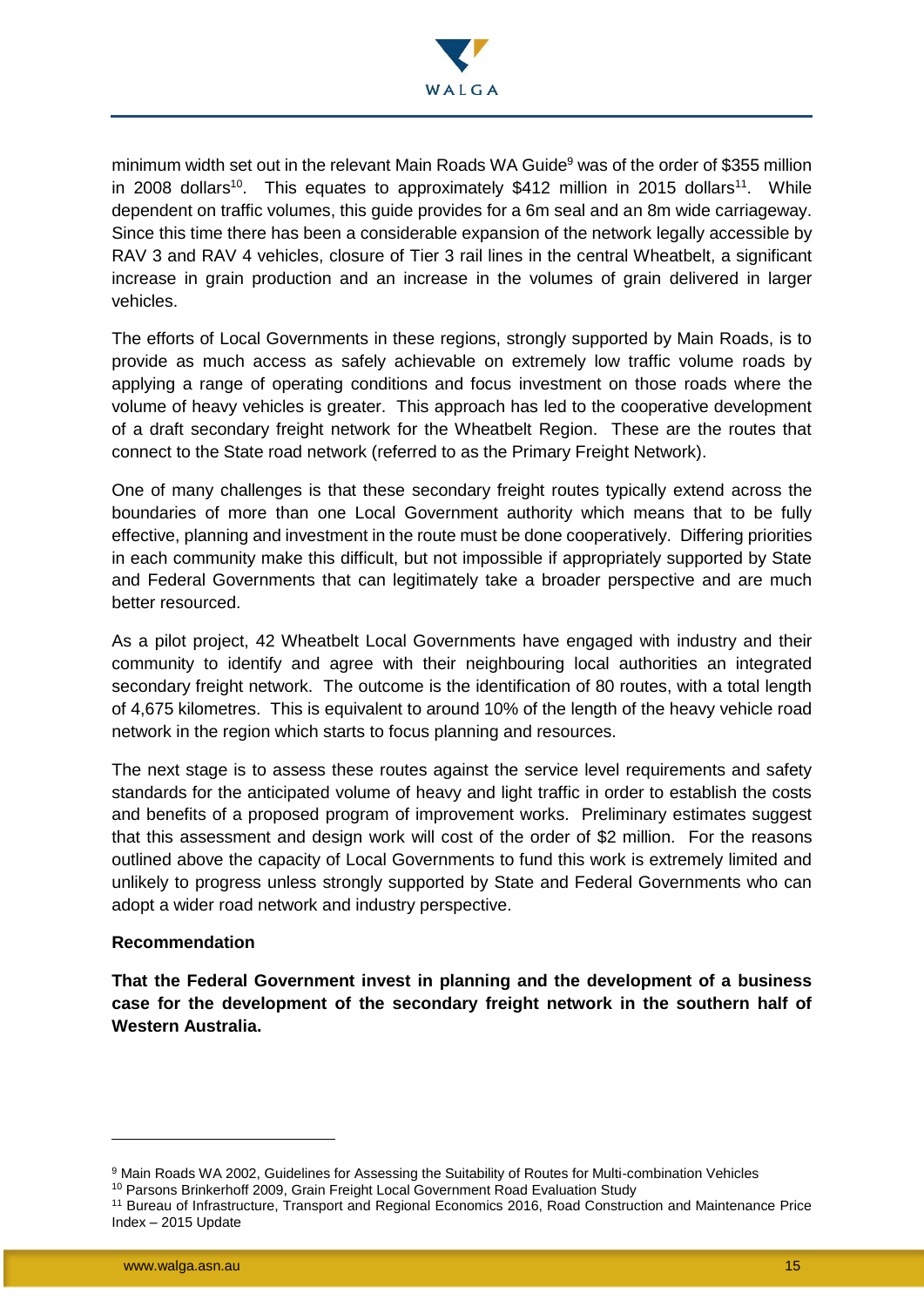

#### <span id="page-15-0"></span>**6.2 Indian Ocean Gateway**

The Indian Ocean Gateway consultation draft proposal has been developed by the City of Kwinana in consultation with a range of key stakeholders<sup>12</sup>. This sets out a vision and investment plan for a fully integrated harbour for bulk goods and container freight linked to the industrial area, intermodal facilities, rail and road freight connections to Perth and the State. As this area has existing rail freight lines and freight roads constructed or reserved, it addresses many of the conflicts between sensitive land uses and freight that currently exist.

#### **Recommendation**

**That the Federal Government engage and invest in planning for the development of the Outer Harbour and associated freight infrastructure as the long term freight hub for Western Australia.**

#### <span id="page-15-1"></span>**6.3 Bunbury Outer Ring Road**

The Bunbury Outer Ring Road (BORR) is a planned Controlled Access Highway linking the four major highways radiating from Bunbury on the outer edge of the City (namely the Perth Bunbury Highway, South Western Highway, Boyanup Picton Road and Bussell Highway) to the planned Bunbury Port Access Road. The concept for the road was originally developed in the early 1970s and in consultation with other State Government departments and Local Authorities included in the Bunbury Region Plan<sup>13</sup>.

When completed the Bunbury Outer Ring Road will:

- Facilitate the development of the Bunbury Port and South West industry;
- Reduce congestion on the existing network;
- Improve travel times and freight efficiency;
- Reduced air and noise pollution in the developed urban areas along the existing route;
- Improve road safety; and
- Improve access to the existing and developing industrial areas south east of Bunbury from the four major inter-regional routes.

If constructed, it is forecast that 10,000 to 15,000 vehicles per day will use various sections of the new road by 2021, which would otherwise use the already congested existing road network.

#### **Recommendation**

**That the Federal Government continue to support the planning and development of the Bunbury Outer Ring road as a priority freight network investment.**

#### <span id="page-15-2"></span>**6.4 Albany Ring Road**

The Albany Ring Road is a proposed heavy haulage route for the transport of products including grain, fertiliser and woodchips to and from the Albany Port. The Albany Ring Road

<sup>&</sup>lt;sup>12</sup> City of Kwinana 2016 Indian Ocean Gateway [http://indianoceangateway.com.au/files/iog\\_proposal\\_new.pdf](http://indianoceangateway.com.au/files/iog_proposal_new.pdf)

<sup>&</sup>lt;sup>13</sup> State Planning Commission 1987 Bunbury Regional Plan